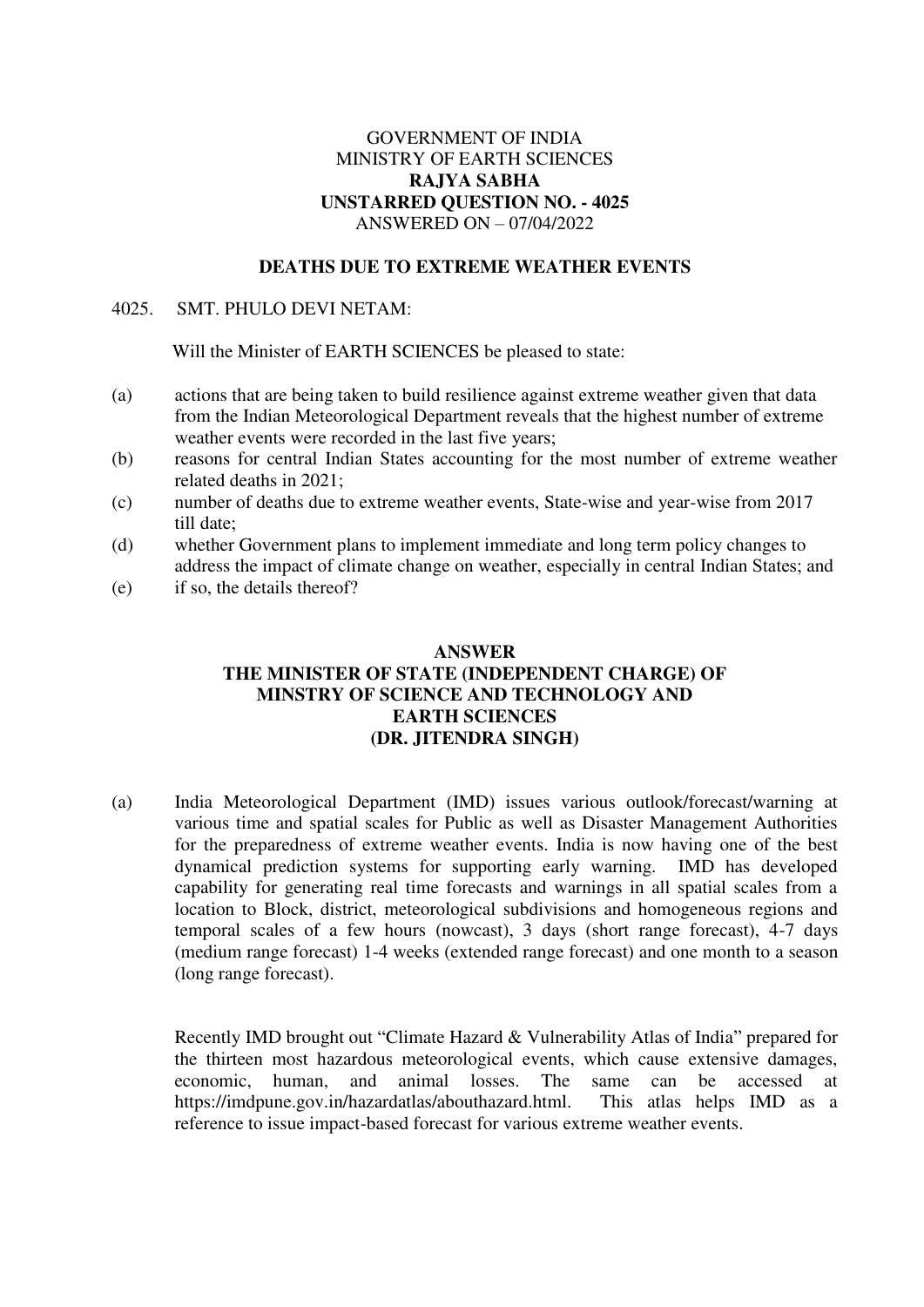The climate Hazard and vulnerability atlas will help state government authorities and Disaster Management Agencies for planning and taking appropriate action to tackle various extreme weather events. These information are used as reference for weather and climate services extended by the Department.

- (b) Central Indian States fall in the Core Monsoon Zone where the maximum number of rainy days occur normally during the monsoon season. Also, the monsoon rain bearing systems such as low pressure area and depressions move through these states (westnorthwestwards along the monsoon trough region) and provide copious rainfall, which often lead to flood like situations.
- (c) Number of deaths due to extreme weather events, State-wise and year-wise from 2017 till 2021 are given in Annexure.
- (d)–(e) Ministry of Earth Sciences (MoES) has established a Centre for Climate Change Research (CCCR) at the Indian Institute of Tropical Meteorology (IITM), Pune. The centre is dedicated to carry out research on global and regional climate change with a particular focus on the Indian climate and the monsoons. CCCR has started the coupled climate modelling, and based on the efforts, an Indian Climate specific Earth System Model (ESM) has been developed which is contributing to the Intergovernmental Panel on Climate Change (IPCC)  $6<sup>th</sup>$ Assessment (IPCC-AR6). Currently efforts are on going to generate the climate change scenarios.

Recently, MoES has published "Assessment of Climate Change over Indian Region" recently. This report prepared by the CCCR, contains the details of observed changes in our climate system and future projections of climate change based on observations and climate model simulations. The assessment report provides a detailed overview and synthesis of the published scientific literature on climate change over India and adjoining regions. While the Intergovernmental Panel on Climate Change (IPCC) assessment reports published every 6–7 years, largely provide a global perspective on climate change, the focus on regional climate change aspects is considerably limited. Therefore, this report fills this gap by discussing the past climate and regional climate change projections over the Indian subcontinent based on the climate models. The future projections of climate change are based on different scenarios as prescribed by IPCC.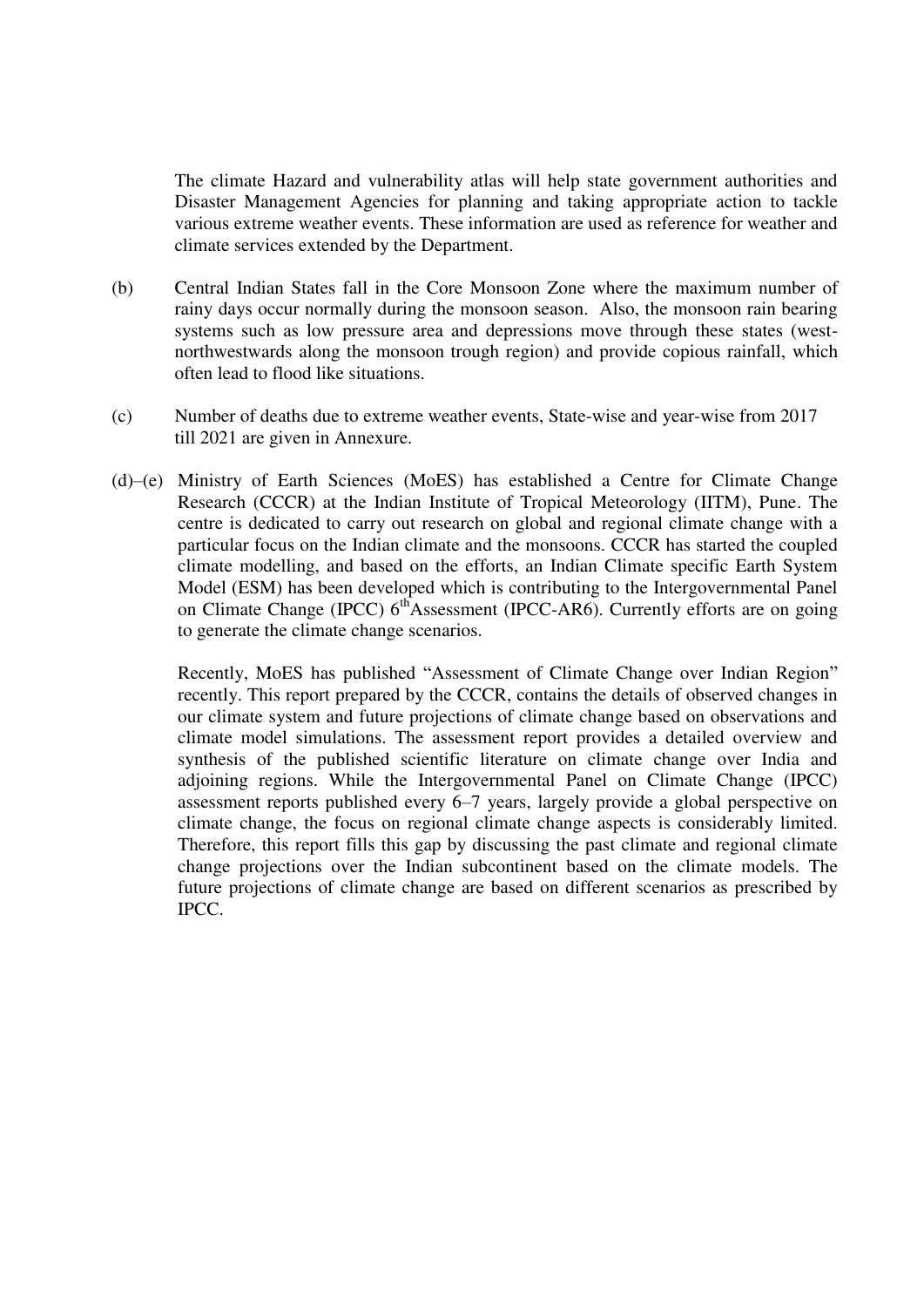# **Annexure**



Number of deaths due to extreme weather events, State-wise and year-wise from 2017-21

**For the year 2018**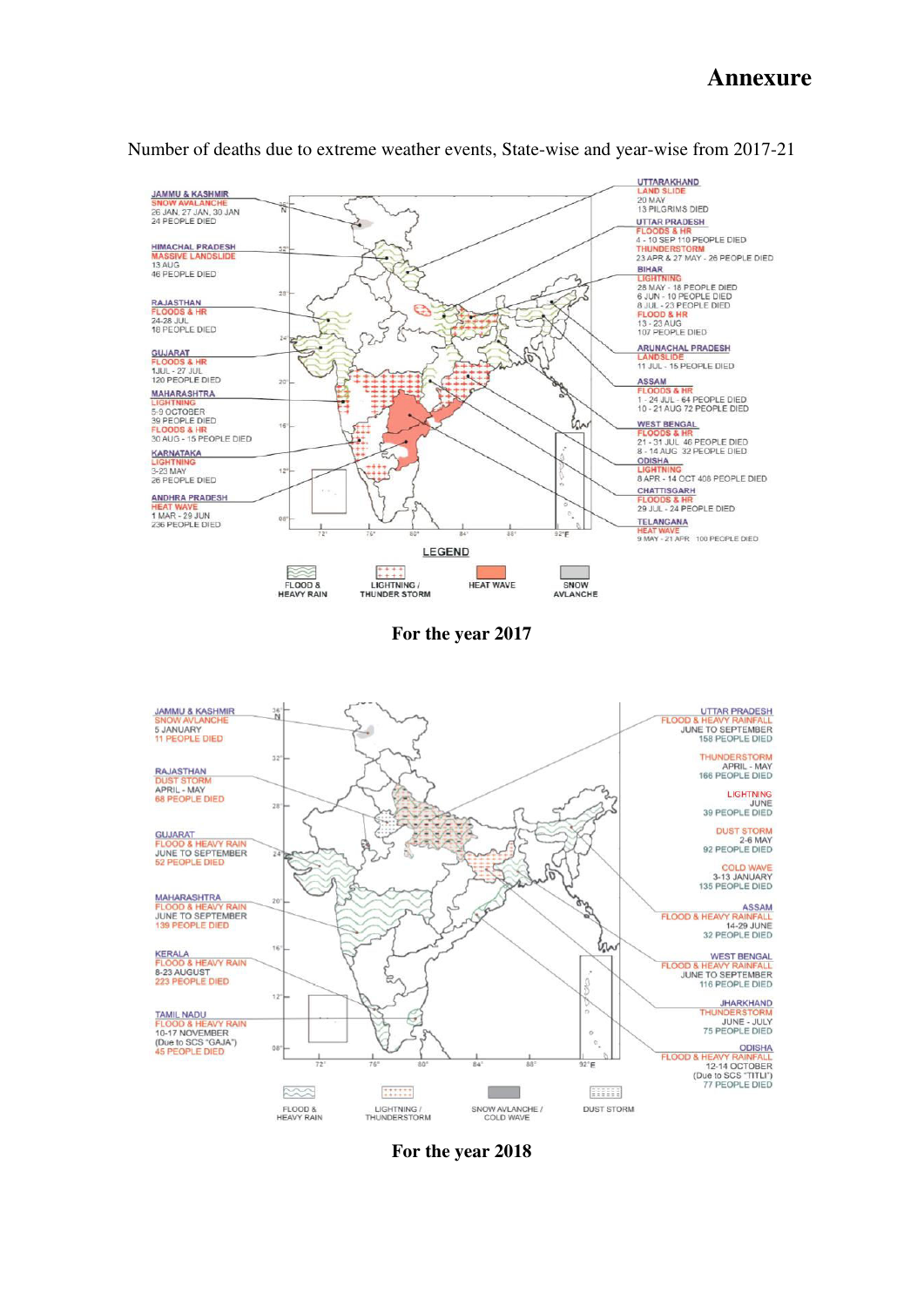

**For the year 2020**